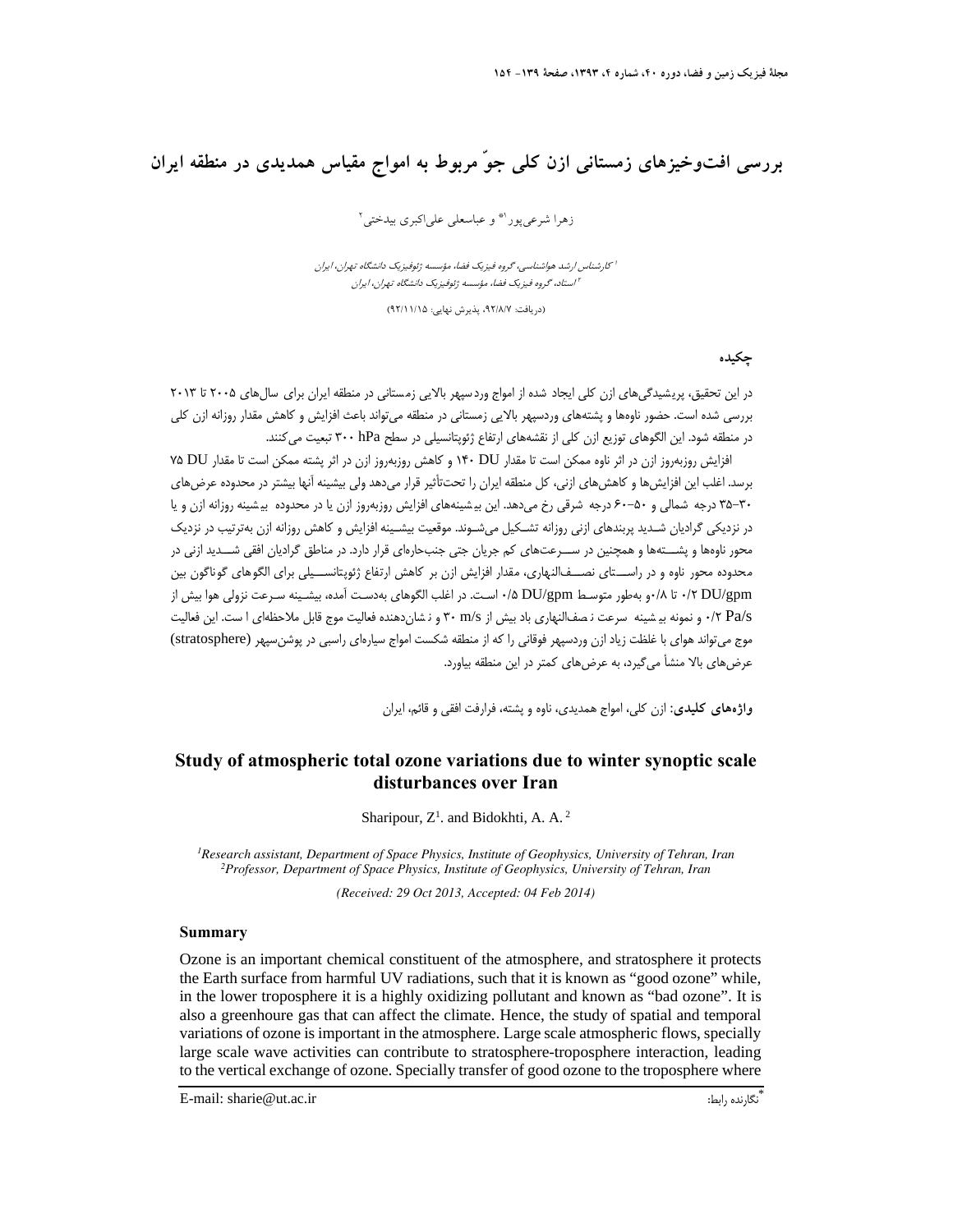it can chemically react fast, through which regionally changes the total atmospheric ozone. These large-scale synoptic systems often occur in winter when the condition of baroclinic conversion of the potential energy to the kinetic energy in the middle latitudes is the largest. The wave activities at this time are also greatest, leading to meridional and vertical transfer of air.

In this work the total atmospheric ozone variations over Iran due to upper tropospheric wave activities in winter for the period of 2005-2013 have been investigated. The data are acquired from the Ozone Monitoring Instrument (OMI) satellite, while the ground ozone data are from the Geophysics Station (51。23'E 35。44'N and 1419 m above sea level), University of Tehran. The OMI data has a resolution of 1 degree and have been acquired from TOMS site The synoptic data have also been obtained from NOAA.

Results show that large-scale synoptic troughs and ridges are associated with the daily variations of increase (up to 140 DU) and decrease (down to 75 DU) of total ozone, respectively. The pattern of total ozone distributions over this area are well correlated with the 300hpa geopotentail maps.

The variations of total ozone cover most of the Iranian Plateau, particularly 30-35°N and 50-60°E. Regions with the maximum variations of total ozone are also found in areas with the largest gradients of ozone concentrations. The areas with the largest decrease or increase of total ozone are found at the axes of troughs and ridges, respectively where large vertical motions are expected, and the westerly component of the subtropical jet stream has the least intensity. It is also found that at the axes of troughs, the gradient of ozone with respect to the geopotentail height is between 0.2 and 0.8 DU/gpm, with an average of 0.5 DU/gpm. In the dominant synoptic patterns associated with variations of total ozone, the vertical motions of 0.2 Pa/s and typical meridional velocity of 30 m.s<sup>-1</sup> are found, indicating large wave activities in the region. Also, regions of maximum ozone appear as bands with their axes often being in the northeast-southwest direction, corresponding to the final stage of the development of large-scale mid-latitude baroclinic disturbances. These regions with such activities also cover the whole area of Iran usually from the Persian Gulf to the Caspian Sea.

#### **Keywords**: Total ozone, Synoptic waves, Ridge and trough, Horizontal and vertical advection, Iran

عرضهــاي ميــاني، غربي هســـتنــد كــه در توزيع ازن پوشنسپهري نيمكرهاي بسيار موثرند. اين جريانهاي غربي پو شنسپهري در بالاي سامانههاي هوا شناسي ورد سپهري (troposphere (قرار گرفتهاند.

گردشهاي آرام جوّي كه ازن را از منابع توليد آن در مناطق حارهاي بهسمت عرضهاي جغرافيايي مياني و قطبي منتقـل ميكنــد، بـه گردش بروئر- دابســـون –Brewer( (circulation Dobson معروف است. اين گردش، حاصل حركات موجي پوشنسپهري مناطق برون حارهاي و شامل سه بخش اصلي است. بخش اول، حركات صعودي هوا از ازن كلي جوّ كه عمدتادر پو شنسپهر مياني ا ست، بهعلت داشتن خاصيت جذب تابشهاي مضر فرابنفش خورشيدي نقش مهمي در ســلامت بشــر ايفا ميكند. بنابراين بررســي چگونگي تغييرات ازن كلي جوّ و عوامــل مؤثر بر آن اهميت خاصـــي دارد. بهطوركلي عوامل متعددي ازن كلي جوّ را تحتتأثير قرار ميدهند كه در اين ميان ميتوان به عوا مل هواشــــناســــي، بهويژه بزرگءمقياس و جغرافيايي اشاره كرد.

انتقال ازن در جوّ ارتباط مستقيمي با ديناميك حركات جوّي دارد، مثلا جريانهاي زمســـتاني در پوشـــنســـپهر

**1 مقدمه**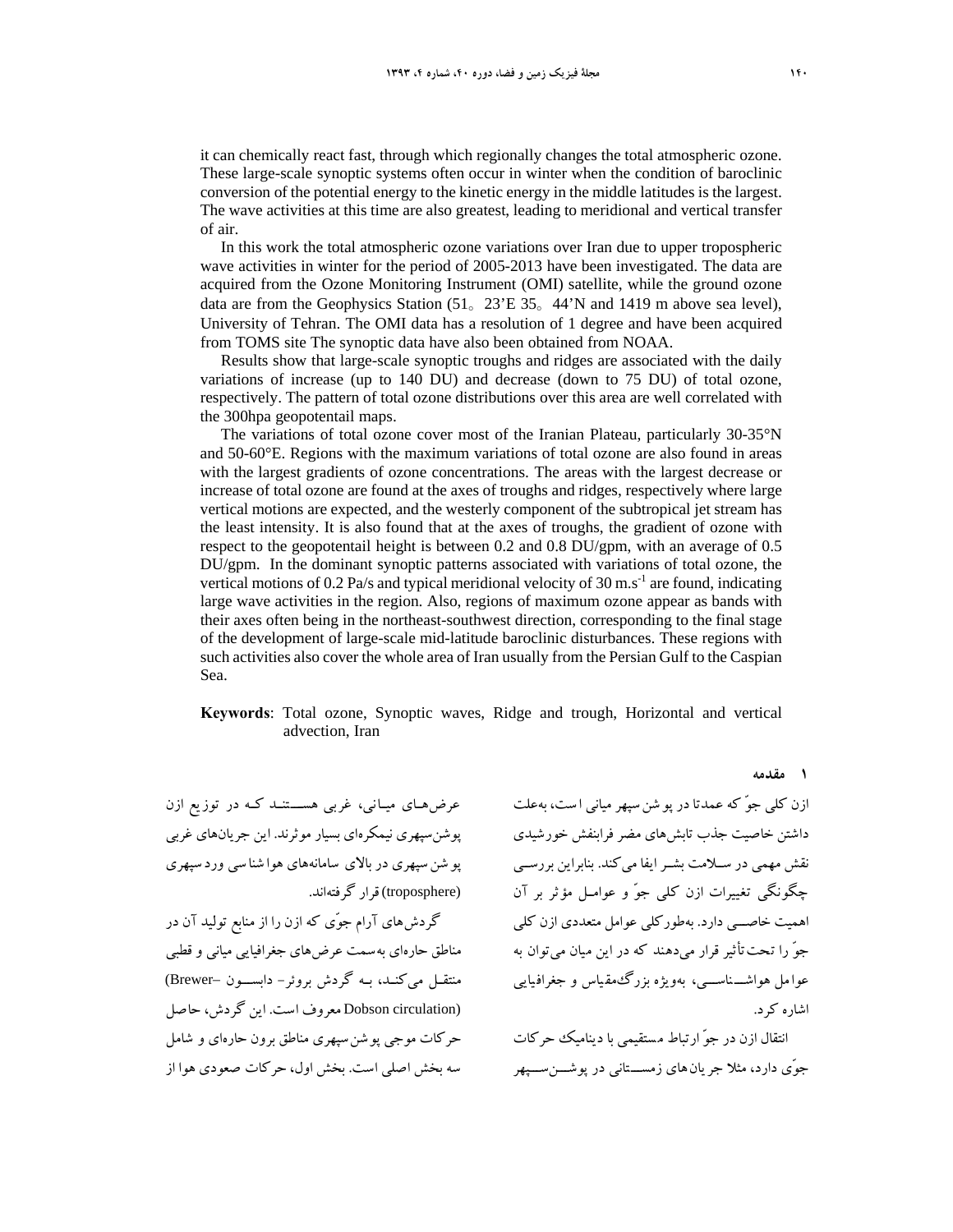بزرگمقياس در ارتباط با تاوه قطبي زمســـتاني را نشـــان ميدهد. هوا وتشــكيل دهندههاي شــيميايي آن كه بهدنبال نزول بادَررو (دياباتيك) به بخش تحتاني پوشنسپهر پاييني رســـيدهاند، ميتوانند بهصـــورت بيدَررو (آدياباتيك) در امتداد ســـطوح همآنتروپي به وردســـپهر منتقل و آميخته شــوند. به بيان ديگراين انتقال در مرز بالايي پوشــنســپهر پاييني بهصــورت پُـمپ برون حارهاي عـمل ميكند. اين تبادلهاي وردايست اغلب از راه آشفتگيهاي شديد مانند كمفشــار بريده (low off Cut (صــورت ميگيرد وباعث تشكيل زبانههاي هواي پوشنسپهري با ازن بالا ميشود كه ميتوانند نفوذ عميقي به وردســـپهر داشـــته باشـــند. چنين تبادلهاي هوايي داراي فرايندهاي ديناميكي درمقياسهاي كوچـك و متوســـط اســــت. براي نمونـه، در مجـاورت چرخندهاي برونحارهاي (از مقياس 1000 كيلومتر) هواي پوشنسپهري سرد در كناره غربي چرخند (داخل تاشدگي وردايست) بهسمت ا ستوا منتقل ميشود وتدريجا با هواي وردسپهري آميخته ميشود (مكينتاير وپالمر، 1984).

در مقيـاسهـاي كوچـكتر (از مرتبـه 100 كيلومتر) آشـفتگيها وآميختگيها از راه شـكســت امواج گراني يا ُبرش شــديد باد، ســهمي براي تبادلهاي وردايســت دارد. تبادل های مقیاس كو چك تر در عرض های میانی نیز در ارت باط با گردش هاي واچرخ ندي در وردســـپهر بالايي صورت ميگيرد (براسور و سالومون، 2005).

اهميت نسبي حركات بادَررو شيبدار وآميختگي شبه افقي در شكل 2 نيزنشان داده شده است. اين شكل توزيع ميانگين مداري هيدروژن فلوريد (HF (اندازهگيري شـــده از فضــــا را بيان ميكند. منطقه چشـــمه اين تركيبات در پوشنسپهر قرار دارد ونسبت آميختگي آنها زير ارتفاع 50 كيلومتري با ارتفاع افزايش مييابد. همانطور كه مشــاهده ميشـــود، كمي نه نســـبت آميختگي در مناطق حارهاي با حركات صعودي شديد ارتباط دارددرحاليكه غلظتهاي زياد در عرضهاي بالا از حركات نزولي نتيجه ميشـــود.

وردســپهر به پوشــنســپهر در مناطق حارهاي، بخش دوم، انتقال هواي پوشنسپهري از مناطق حارهاي به مناطق قطبي وبخش سوم، حركات نزولي هوادرپوشنسپهر عرضهاي مياني و قطبي ا ست. انتقال آرام تركيبات شيميايي جوّي از پو شنسپهر مناطق حارهاي به عرضهاي مياني حدود 6 ماه وبرگشـت آن از عرضهاي مياني به مناطق حارهاي حدود يك ســـال طول ميكشـــد. طي فصـــل زمســـتان، هواي پوشنسپهر مناطق حارهاي، مجزا از هواي عرضهاي مياني ا ست وبه بيان ديگر،زبانه هواي حارهاي به صورت سدي در مقابل انت قال نصـــفالنهاري هوا از مناطق حارهاي به عرض هاي بالا عـمل ميكند. از طرف ديگر، تاوه قطبي (چرخ ند بزرگمق ياس كه نزد يك ق طب هاي زمين در وردسپهرمياني، بالايي وپوشنسپهر ودر بالاي هسته سرد هواي قطبي تشـــك يل ميشـــود و موقع يت جغراف يايي آن نزديـك عرض 60 درجـه و بـالاي ارتفـاع 16 كيلومتري اســـت) ســـد ديگري در مقابل اين انتقال اســـت. گردش بروئر- دابســـون نقش مهمي در انت قال هوا بين اســـتوا و عرضهاي بالا دارد. در محل شـــكســـت امواج ســـيارهاي راســبي (Rossby waves)، در منطقهاي بهنام surf zone (مكينتاير و پالمر، 1984) انتقالهاي شـــديد هوا بهســـمت پايين (به همراه شـــار پايينســـو قائم ازن، 0'' *c w* (و بهســـمت قطب صـــورت ميگيرد. همچنين در اين منطقه نوارهايي از هواي قطبي از كناره تاوه قطبي خارج ميشوند و تاوه قطبي تضـــعيف ميشـــود. ب نابراين زير ارت فاع 16 كيلومتري سد كناره تاوه تضعيف ميشود وآميختگي هوا به عرضهاي بالا صـــورت مي پذيرد و حفره ازن قطبي نيز تضـــعيف ميشـــود. شـــكل 1 گردش نصـــفالنهاري در پو شن سپهر پاييني و نقش سدهاي ديناميكي حارهاي و قطبي در اين انتقال را نشـــان ميدهد. اين شـــكل همچنين تبادلهاي هوا از راه وردايســـت (tropopause(و صـــعود بزرگمقيـاس هوا در پوشـــنســـپهر منـاطق حـارهاي در بالاي ســـا ما نههاي همرفتي شــــد يد وردســـپهر و نزول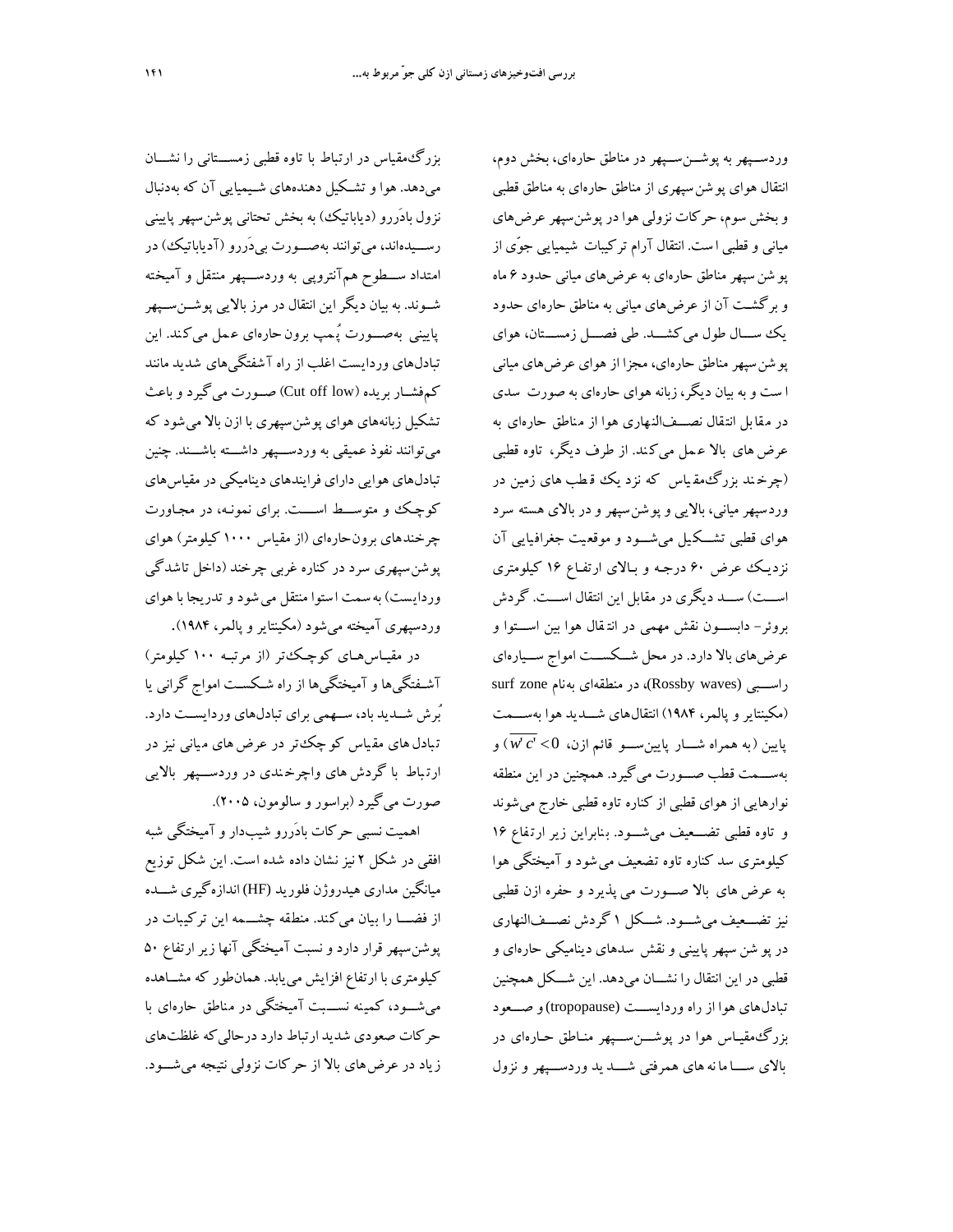

**شكل .1** نمايش طرحواره گردش جوّي و ارتباط آميختگي شبه افقي بين سطح و پوشنسپهر مياني. همچنين فرايندهاي آميختگي منجر به تبادلهاي پوشنسپهر– وردسپهر نشان داده شده است. نوارهاي قائم هاشورخورده بيانگر سدهاي ديناميكي در مقابل انتقال نصفالنهاري است (WMO، 1999(.

اســـت. بهب يانيديگر انت قال ازن فقط توزيع دو باره ازن از مكاني به مكان ديگراســت. در پوشــنســپهر پاييني مقدار ازن در هر مكاني وابسته به چشمه هوايي است كه از آنجا آ مده. تغييرات ازن در اين ارت فا عات بيشـــتر وابســـ ته به فرايندهاي انتقال اســت و كمتر فرايندهاي فتوشــيميايي در .(http://www.ccpo.odu.edu :CCPO) دارد دخالت آن

علاوه بر جر يان هاي كلي غربي، جر يان هاي فرارفتي مجزاي تودههاي هوا نيز با مقادير اندازهگيري شـــده دما، رطوبت و ازن آنها بررسي ميشود. بنابراين فرارفت ازن نيز مان ند فرار فت هاي هواي گرم، ســـرد و مرطوب، اثرات ســامانههاي هواشــناســي را بر توزيع ازن نشــان ميدهد و مت فاوت از فرايندهاي فتوشـــيميايي اي جاد و تخر يب ازن



**شكل .2** توزيع ميانگين مداري نسبت آميختگي هيدروژن فلوريد (HF (برحسب واحد ppb اندازهگيري شده با دستگاه HALOE. پيكانهاي افقي نمايشگر محل آميختگي شديد شبهافقي توسط امواج سيارهاي هستند (براسور و سالومون، 2005).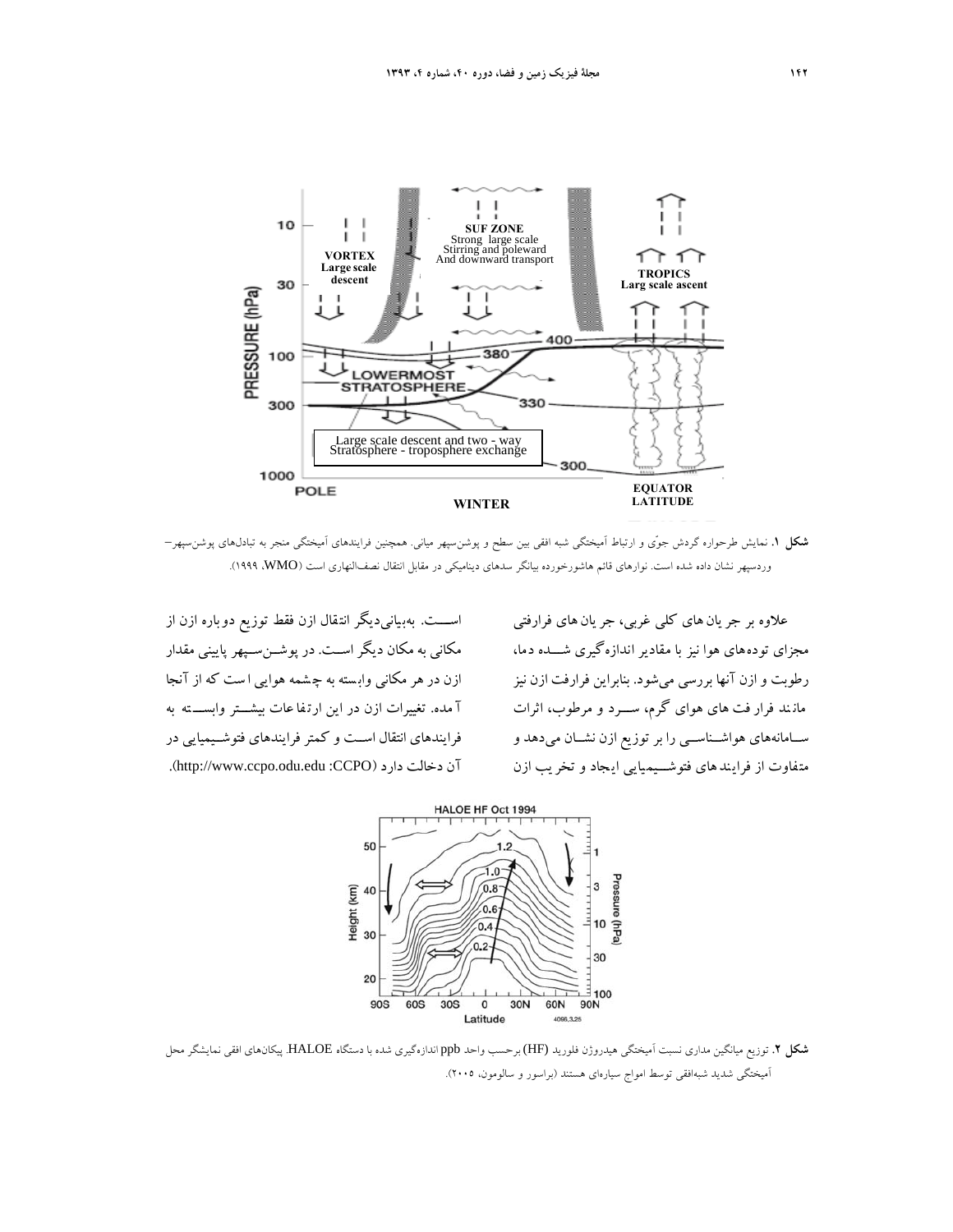رد (1950) روشـــن ســــاخــت كــه افــتوخيزهــاي كوتاهمدت تخليه ازني پو شن سپهر پاييني، به همراه بخ شي از م ناطقي با مق ياس ه مد يدي هســـت ند كه ت حت تأثير ديناميك وردســـپهر، فرارفت مييابند و در طي چند روز ر شد پيدا مي كنند و سپس نابود مي شوند. اين مناطق تخليه شــــديـد ازني را نيومن و همكـاران (1988) حفرههـاي كوچك ازني holes-mini ozone ناميدهاند. اين حفرههاي ازني با فرارفت افقي توده هواي كم ازن از مناطق حارهاي به مناطق برونحارهاي و صـــعود وردايســـت؛ كه باعث واگرايي هواي پُر ازن پو شنسپهري از ستون هوا ميشود، تشكيل ميشوند (جيمز وهمكاران، 1997).

در مناطق حارهاي و عرضهاي مياني، مناطق پُر ازن با مقياس همديدي در ارتباط مستقيم با سامانههاي هواشناسي مقياس همديدي هســـتند. اين مناطق پُر ازن در اثر فرارفت توده هواي پُرازن از عرضهاي بالاتربه عرضهاي پايينتر وپايين آمدن وردايست روي ناوه مقياس همديدي تشكيل ميشــوند. اين مناطق پُر ازن طي چند روز رشــد ميكنند و سپس نابود ميشوند (ساتيامورتي، 1999).

از ســـالها قبل ارتباط قوي بين فعاليت پيچكي(eddy ( ورد سپهري و ازن كلي آ شكار شده ا ست. افتوخيزهاي مقياس همديدي ازن حاصـــل از آشـــفتگيهاي كژفشـــار وردســـپهر، در اثر ر خداد گراد يان هاي نصـــفالن هاري بزرگمقياس دما بهويژه طي ف صل زم ستان ب سط وتو سعه مي يابند (ويگليارلو و همكاران، ۱۹۹۹). پتزولت (۱۹۹۹) نقش عوا مل دي ناميكي را در اي جاد بيهن جاري هاي ازن كلي نســبت به ميانگين بلندمدت، مورد بررســي قرار داده اســـت. او نشـــان داده كه در عرض جغرافيايي حدود 60 درجه شمالي، بيهنجاريهاي بزرگ ميانگين ماهانه ازن به بيهنجاريهاي بزرگ ميانگين ماهانه ارتفاع ســـطح hPa 300 مربوط ميشوند.

ويگليارلو و همكاران (1999) در مورد تغييرات ازن و ارتباط آن با فعاليت امواج مقياس همديدي زمســـتاني طي

دوره سالهاي 1988-1983 در نيمكره جنوبي بررسيهايي را عملي ســـاختند و نشـــان دادند كه در عرضهاي مياني توافق خوبي بين پريشــيدگيهاي افزايشــي ازن و ســرعت ن صفالنهاري باد سطح hPa 300 برقرار ا ست. روندانلي و همكاران (2002) در منطقه سـواحل غربي امريكاي جنوبي طي ســالهاي 2000-1996 روشــن ســاختند كه تغييرات شــــد يد ازن ســـطحي زمســـ تاني در اثر فرار فت هوا از عرض هاي قطبي به عرض هاي مياني و عرض هاي جنب حارهاي طي رشد وتوسعه ناوههاي عميق و كمفشار بريده (low off cut (رخ ميدهد. سـاتيامورتي (1999) نيزنشـان داد كه ناوهها وپ شتههاي ورد سپهربالايي كه بهطور عميق در جنوب آســـيا در مق ياس ه مديدي نفوذ كرده، باعث افزايش و كاهش ازن كلي در منطقه ميشـــوند. بنا برنتايج اين تحقيق، ناوههاي وردســپهر بالايي زمســتاني در جنوب آســيا بين ســطحهاي hPa 500 و 100 رخ ميدهند و طول عمرآنها كمتر از يك هفته اســت. اين ناوهها با جت قطبي سرد از سمت شمال احاطه مي شوند. بهطور نمونه، ناوه و پ شتهاي كه در روزهاي 24-28 فوريه 1992 منطقه آ سيا را تحتتأثير قرار دادهاند، بررســي شــدهاند ونقشــههاي خط جريان وبيهنجاري ازن نســـبت به ميانگين اقليمي در روز 26 فوريه 1992 بهدست آمده است. اين ناوه در منطقه هند روي بنگلادش تشكيل شده و در غرب آن هم پشتهاي كه درمناطق شرق ايران گسترده شده است وناحيه بيهنجاري مثبت ازن روي منطقه بنگلادش روي ناوه تشـــكيل شـــده ا ست. مقاديربي شينه ازن به DU 100 ر سيده ا ست وناحيه بيهن جاري منفي ازن با م قادير DU 50 كمتر از م يانگين اقليمي در منطقه بزرگي درميدان جريان جنوب غربي واقع در غرب محور پ شته گ سترده شده ا ست كه هواي كمازن را از مناطق حارهاي به آنجا منتقل ميكند. بگام ( 1993)با بررســـي ميــدان هــاي ازن كلي در اطراف جريــان جتي جنب حارهاي نشــان داده اســت كه به طور كلي اين جريان جتي باعث گراديانهاي شـــديد ازن كلي ميشـــود و در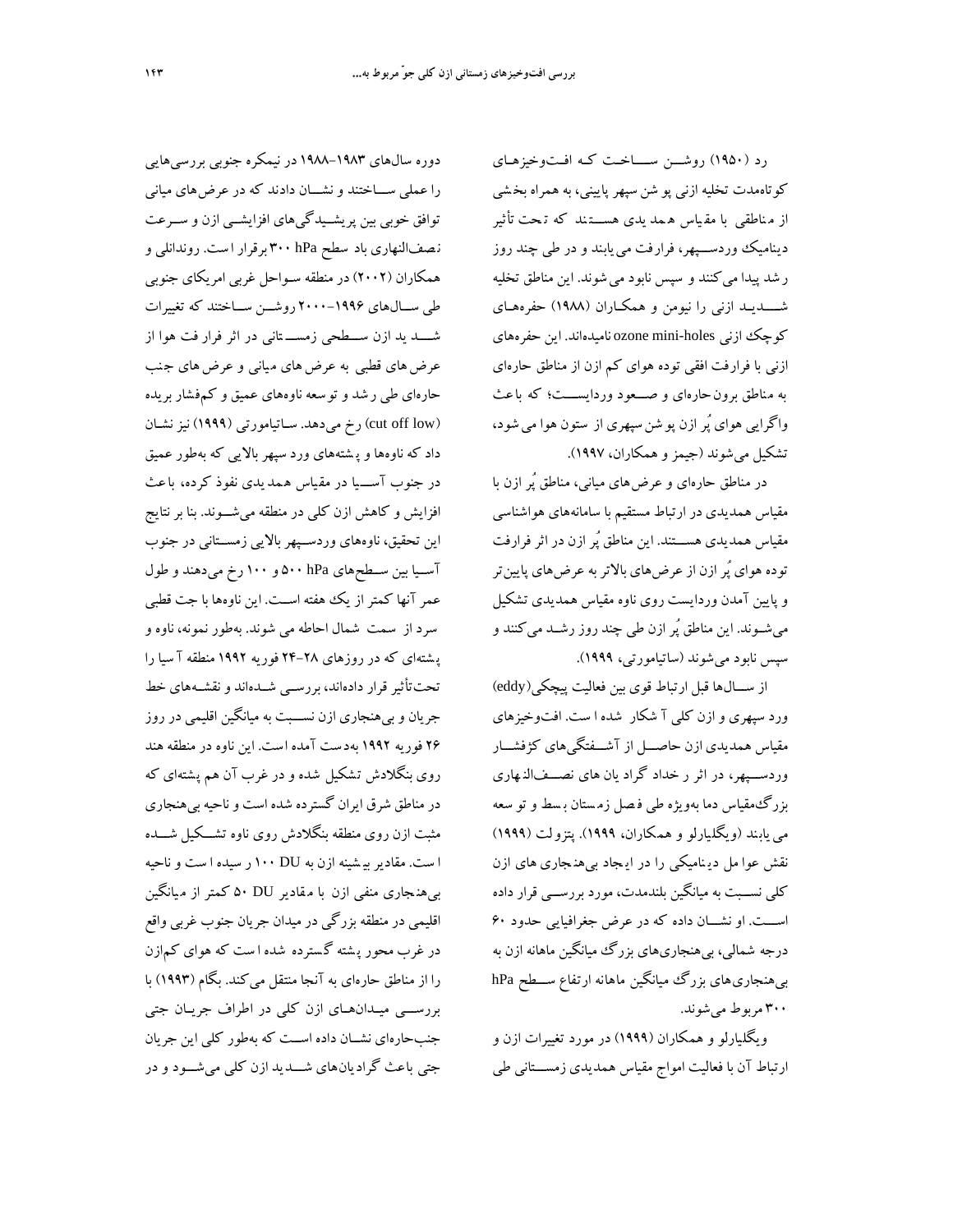زمســـتان پربندهاي ميانگين ماهانه ازن كلي تقريبا با جهت باد سطح hPa 200 موازي هستند.

 اكي نيمي ( 2010) ضـريب تغييرات نسـبي سـالانه ازن كلي وهمبســتگي اين تغييرات با عرض جغرافيايي را براي دوره سالهاي -1999 2002 در منطقه حارهاي غرب افريقا بررســـي كرده اســـت. آنتون و همكاران ( 2011) تغييرات مكاني و زماني ازن كلي در كشـــور پرتقال را بر اي دوره ســــال هاي ۱۹۷۸–۲۰۰۵ بررســـي كردها ند. يي پينگئ و همكاران ( 2012 ) ويژگيهاي تبادل ازن بين پو شن سپهر و وردسپهر را بررسي كردهاند .

در تحقيقي كـه در مورد تـأثير عوامـل همـديـدي بر نوســانات روزانه ازن كلي پايگاه اصــفهان صــورت گرفت روشــن شــد كه در %59 موارد مطالعه شــده ســال ،1997 افزايش ارتفاع وردايســـت موجب كاهش ازن و برعكس اســت (ســبزيپرور ولبافي ميرقوامي، 1381). شــرعيپور (1390) نيز نشــان داده كه در منطقه خاورميانه همبســتگي منفي بين ازن كلي و ارتفاع ژئوپتانســيلي وردســپهر بالايي قويتراز وردسپهرمياني وپوشنسپهر است. همين طور در ايستگاه ازن سنجي اصفهان، همبستگي تابش B-UV سطح زمين با عوامل مؤثر ازن كلي و ابرناكي برر سي شده ا ست و روابطي بين آنها به دســـت آمده اســـت ( شـــرعي پور و علياكبري ب يدختي، 1390). در تحقيقي ديگر كه راب طه توزيع قائم ازن و دما در ايستگاه ازن سنجي ا صفهان در آن تحقيق شد، بيشينههاي ا صلي و ثانويه ازن را مورد برر سي قرار داده اند ( شرعي پور، 1391 ).

در تحقيق حـاضـــر، تغييرات ازن كلي در ارتبـاط بـا فعاليت امواج مقياس همديدي زمســـتاني در منطقه ايران و تأثير ناوه و پشـته وردسـپهر بالايي برافزايش و كاهش ازن كلي جوّ مورد بررســـي قرار گرفته اســـت. ميزان تغييرات روزبهروز ازن در اثراين امواج و گسترش مكاني آن مورد توجه قرار گرفته و در خصـوص ويژگيهاي ناوههاي مؤثر برتغييرات ازن بحث شـــده اســـت. همچنين ارتباط جريان

جتي جوّ بالا با موقعيت اين تغييرات ازن بررسي شده است.

### **2 مواد و روشها**

در اين تحقيق از دادههاي شـــب كه ج هاني ازن ماهوارهاي ستگاه د ،Ozone Monitoring Instrument :OMI) OMI ازنســنجي) (وابســته به پايگاه TOMS (در محدوده منطقه ايران ا ستفاده شده ا ست. فا صله شبكهاي نقاط داده در دو راســـ تاي طول و عرض جغراف يايي، يك در جه اســــت. نقشـــههاي ه مديدي نيز از مركز دادهاي پايگاه NOAA National Oceanic and Atmospheric :NOAA) Administration، پايگاه ملي اقيانوسشناسي وعلوم جوّي امريكا) تهيه شده است.

منطقه ايران در نوار عرض جغرافيايي 25/05 – 39/78 در جه شـــمالي و طول جغرافيايي 44/08 – 63/30 در جه شرقي قرار دارد.

داده هاي ازن كلي زميني نيز مربوط به ا ندازهگيري هاي صـورت گرفته با دسـتگاه دابسـون در ايسـتگاه ازنسـنجي مؤســســه ژئوفيزيك دانشــگاه تهران اســت. مشــخصــات جغرافيايي ايستگاه مؤ سسه ژئوفيزيك عبارتاند از عرض جغرافيايي 35 درجه و 44 دقيقه، طول جغرافيايي 51 درجه و 23 دقي قه و ارت فاع 1419 متر. بازه ز ماني تحقيق دوره سالهاي 2005 تا 2013 است. اين مجموعه شامل نقشههاي ازن كلي ماهوارهاي در منطقه ايران است. براساس تغييرات بيش از حد بيشــينه ازن كلي روزبهروز (بيشــتر از DU60( الگوهاي بزرگ مقياس همديدي مر بوط به آنها انتخاب ميشود ومورد بررسي قرار ميگيرد.

## **3 نتايج**

بــهمنظور بررســـي ارتبــاط بين ميــدانهــاي ازن كلي و پارامترهاي هواشـــناســـي، تغييرات ازن كلي در ارتباط با فعاليت امواج مقياس همديدي زمستاني در منطقه ايران طي سالهاي 2013-2005 مورد بررسي قرار گرفت. ازآنجاكه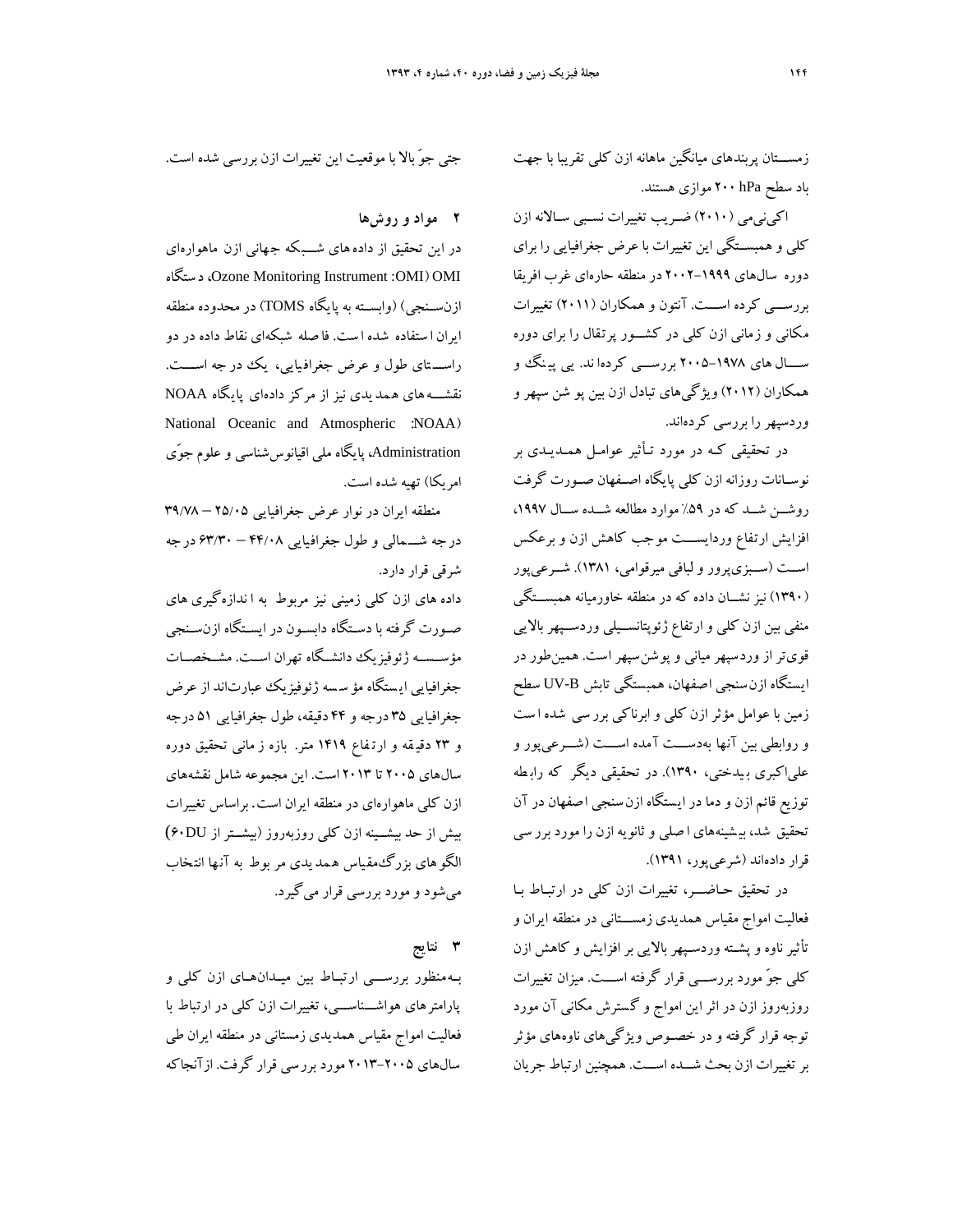بيشترين همبستگيها بين ازن وپارامترهاي هواشناسي براي عرضهاي مياني معمولا در ســـطح hPa 300 وجود دارد، اين مقايســهها براي اين ســطح صــورت گرفت. مقايســه م يدان هاي متغير هاي هواشـــ ناســـي و ازن كلي، ارت باط مشخصي بين ناوه (پ شته) با بي شينه (كمينه) ميدانهاي ازني نشــان ميدهد. نتايج اين بررســيها نشــان داد كه ناوهها و پشــتههاي عميق كه شــامل پريشــيدگيهاي شــديد روزانه مؤلفه نصـــفالنـهاري باد (v) و همچنين مؤلفه قائم باد (omega(هستند، باعث پريشيدگيهاي شديد روزانه ازني مي شوند. مقايسه الگوهاي ازني و ناوهها و پشتههاي عميق ن شان ميدهد كه بر اثر امواج برا ساس رتفاع ژئوپتان سيلي، امواج ازني بهنسبت مشابهي تشكيل مي شود. اين تشابه در شـــكل 3 براي دو ناوه (در روز هاي 11 ژانو يه 2005و 3 فوريه 2013) و يك پشــته (در روز 18 فوريه 2008) نشــان داده شده است.

گردشهاي بروئر – دابســون نقش اســاســي در انتقال نصـفالنهاري ازن از پوشـنسـپهرمناطق اسـتوايي به مناطق عرض هاي م ياني و بالا دارد. ه مانطور كه در بخش 1 توضـيح داده شـد، در منطقه نوار شـكسـت امواج راسـبي، مقداري از هواي پُر ازن به ورد سپهر فوقاني عرضهاي بالا منتقل ميشـــود. بنابراين با افزايش عرض جغرافيايي مقدار ازن افزايش مييابد. در حضـــور ناوهها فرارفت افقي توده هواي پُرازن ازعرضهاي بالاتربه عرضهاي پايينتر، شار منفي پيچكي نصـــفالنهـاري ازن ( v<sup>. c'</sup> c')، بـاعـث افزايش ازن ميشـــود. علاوهبراين، فرارفتهاي قائم نيزدر توزيع ازن كلي مؤثرند. معمولا جريان نزولي هوا در پشـت محور ناوهها و جريان صـــعودي در پشـــت محور پشـــتهها مشــاهده ميشــوند. هوا در پشــت ســامانه واچرخندي در راستاي قائم بهسوي بالا همراه با صعود سطوح ثابت ازني، فرارفت مييابد. ازآن جاكه ازن با ارتفاع افزايش مييابد، اين جريانهاي صعودي باعث كاهش ازن داخل ب ستههاي هوا ميشــوند. حركت بالاســو باعث انتقال هواي با نســبت

آميختگي كم ازن به ارتفاعات بالاتر ميشـــود. در نوك قله پشـــته، ســـرعتهاي قائم كاهش مييابند وبســـتههاي هوا بيشينه ارتفاع قائم را تحمل ميكنند بنابراين، كمينه ازن رخ ميدهد و در مورد ناوه هم به همان صورت جريانهاي نزولي همراه بــا آن بــاعــث ا فزا يش ازن ميشـــونــد و حركت پايينســـو باعث انتقال هواي با نســـبت آميختگي بالاي ازن به ارت فا عات پايينتر ميشـــود (ويگل يارلو و همكاران، 1999).

براي بررســي تأثير كمّي افزايشــي و كاهشــي ازن در اثر ناوهها و پشتهها نقشههاي پربندهاي تغييرات روزانه ازن در روز حضـــور ناوه و پشـــته در منطقه ايران نســـبت به روز قبل رســم شــد ومورد مقايســه قرار گرفت. نتايج اين مقايســهها نشــان داد كه ناوهها وپشــتههاي با ســرعت زياد نصـــفالن هاري كه از نظر گســـتردگي محور، موقع يت جغراف يايي و شـــ كل در منط قه ايران مشــــا بها ند، داراي تغيير روزانه ازني تقريبا يكســـاني هســـتند. برايناســـاس، نق شههاي ناوهها وپ شتههاي بهد ست آمده گروهبندي شد و از هر گروه، نمونـهاي بـه منزلــه الگو انتخـاب شــــد. بـهعبـارتديگر، در مرحلـه اول، نـاوههـا و پشـــتـههـايي در نظر گرفته شــدند كه باعث تغييرات روزانه ازني زيادي بودند. ب نابراين ناوهها و پشـــتههاي با تغييرات روزانه ازن كم، در اين الگوهـا جـايي نـدارنـد. بررســـي اين امواج ه مد يدي نشـــان داد كه آن ها داراي ســـر عتهاي ز ياد نصـــفالنهاري (v (هســـتند. ســـپس اين نمونهها بررســـي و مقايســـه شـــدند و نتايج اين بررســـيها نشـــان داد كه هرچـه امواج در منطقـه ايران در عرضهـاي جغرافيـايي بالاترتشــكيل شــوند، ميزان تغييرات ازني حاصــل شــده از آنها نســـبت به امواجي كه در عرضهاي پايينتر منطقه ايران تشكيل مي شوند، بيشتر است. همچنين مشخص شد كه نوع ظاهري شــكل امواج نيزتا حدي در ميزان تغييرات ازني مؤثر اســــت. در اين مرح له گروه ب ندي نمو نههاي امواج صورت گرفت.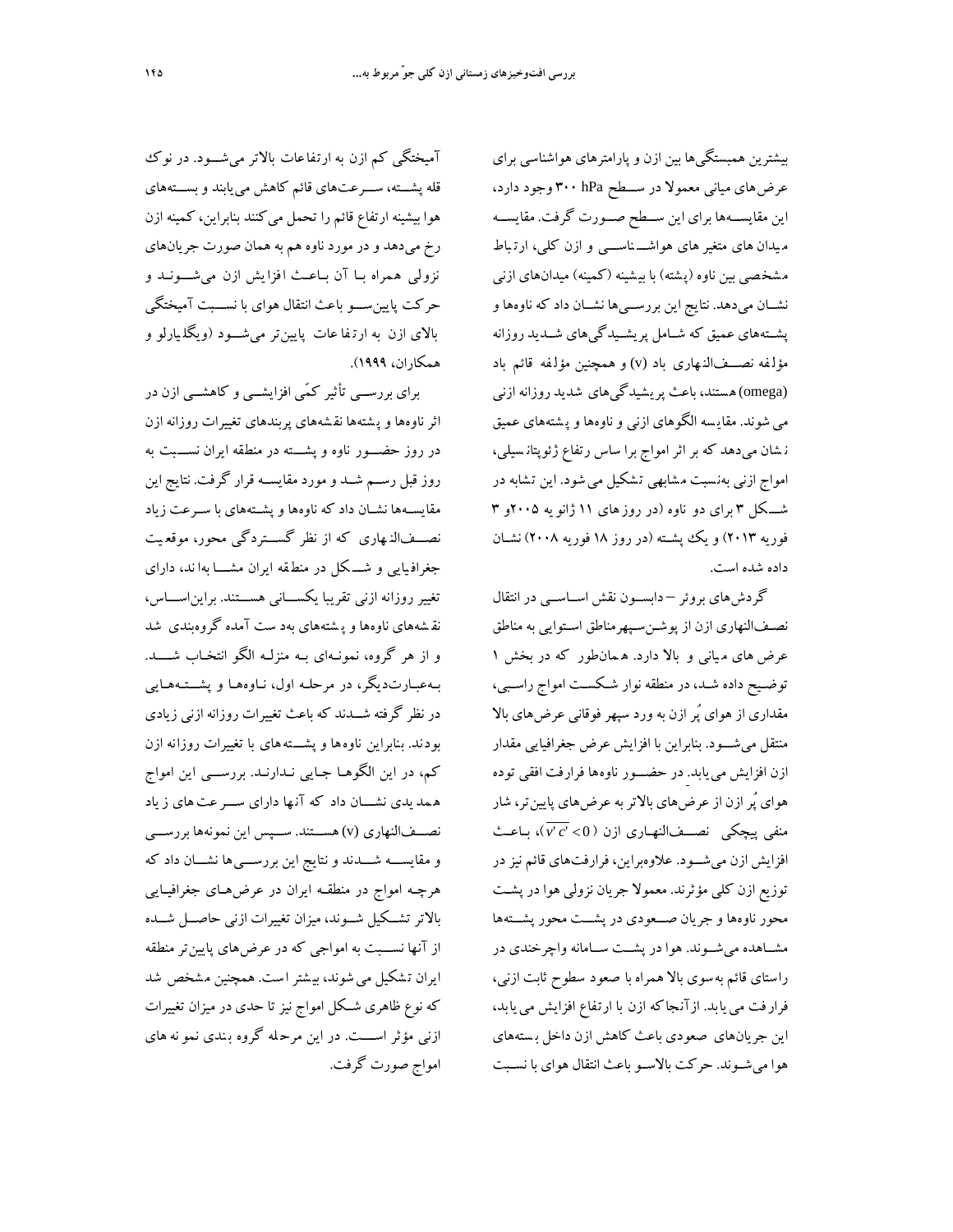

**شكل .3** مقايسه الگوهاي ميانگين روزانه ارتفاع ژئوپتانسيلي (برحسب واحد gpm (ناوهها و پشتههاي سطح hPa 300 با الگوهاي ميانگين روزانه ازن كلي ماهوارهاي در منطقه ايران در روزهاي (الف) 11 ژانويه ،2005 (ب) 3 فوريه ،2013 (ج) 18 فوريه 2008 . بازه پربندهاي ازن در نقشهها DU 10 است. محورهاي افقي و قائم نقشهها بهترتيب نشاندهنده طول جغرافيايي و عرض جغرافيايي (برحسب درجه) هستند.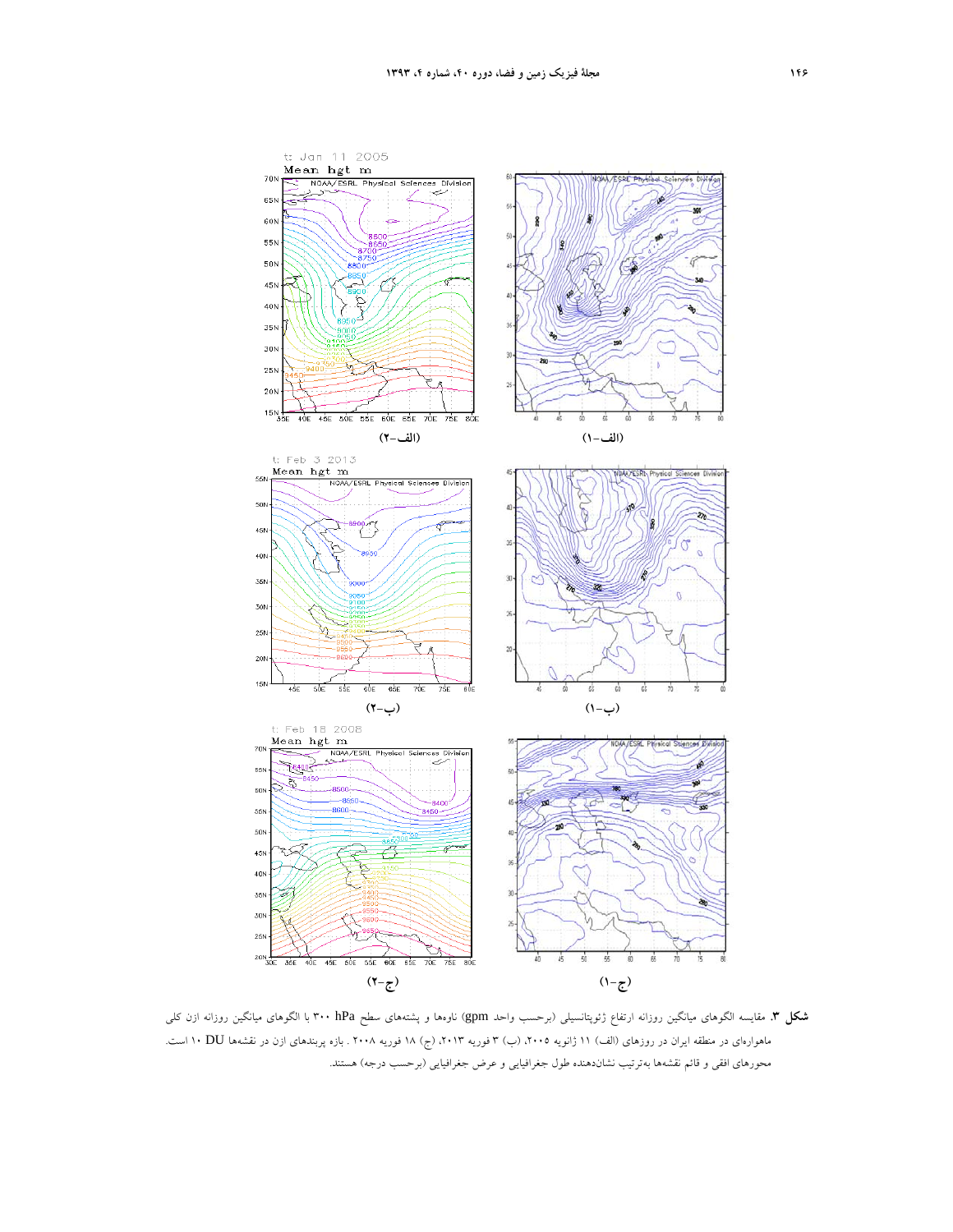افزايش ازن معمولاً در محدوده بالاي محور ناوه تشـــكيل ميشود. به نظر مير سد كه در بي شتر موارد، منطقه افزايش روزانه ازن براثرناوهها مانند نواري شامل منطقه ايران است كه بهسمت شمال شرق منحرف شده است. به نظرميرسد كه اين ساختار از ساختارهاي پيچكي بزرگمقياس كه در نتيجه تكامل اغتشـــاشهاي كژفشـــار ايجاد شـــدهاند و در حا لت ن هايي خود هســـت ند، تبع يت ميكن ند (علياكبري بيدختي، 1375). در الگوهاي بهدســت آمده، جهت محور ناوهها متفاوت و از جمله نصـــفالنهاري، شـــمال غربي- جنوب شــرقي و شــمال شــرقي –جنوب غربي اســت. در برخي از الگو ها، در عرض هاي بالاتر از ناوهاي كه در منطقه ايران تشــكيل شــده، نيزمركز كمارتفاعي گســترده شـــده ومتناظر با آن مركز بيشـــينه ازن نيز در آن محدوده مشــاهده ميشــود وبهعبارتديگر دومركز بيشــينه ازن در نقشه وجود دارد. بررسي نقشههاي هممقدار ازن روزانه نشان ميدهد كه

گراديان شـديد ازني نزديك محور ناوه مشـاهده ميشـود. براي هريك از الگوهاي ناوه، در منطقه گراديان شـــديد ازني، گراديان نصـــفالنهاري ازن يا تغيير ازن برهر درجه عرض جغرافيايي محاســــبه شــــد (جدول ١). نتيجه اين محاســـبات نشـــان داد كه در ناوههايي كه باعث افزايش روزانه ازني بيشـــتري شـــدهاند، مقدار اين گراديان بيش از DU 30 برهر عرض جغرافيايي بوده است.

پس از روي هم انداختن نقشــههاي هممقدار ازن كلي وهممقدار ارتفاع ژئوپتانسـيلي سـطح hPa ،300 مقدار اين افزايش ازني بر كاهش ارتفاع ژئوپتانسيلي سطح ۳۰۰ <del>۱</del>۳ در منط قه گراد يان شــــد يد ازني، روي محور ناوه و در را ستاي ن صفالنهاري براي هريك از الگوها محا سبه شد (جــدول 1). اين مقــدار براي الگوهــاي گونــاگون بين gpm/DU 0/2 تـا 0/8و بـهطور متوســـط gpm/DU 0/5 بهدست آمده است.

شـــكل 4 الگوهاي ناوه (6 الگو) و شـــكل 5 الگوهاي پ شته (3 الگو) بهد ست آمده را ن شان ميدهد. بهبيانيديگر، شكل 4 مقايسه الگوهاي ناوهها وافزايش روزانه ازن متناظر ناشـي از آن و شـكل 5 مقايسـه الگوهاي پشـتهها و كاهش روزانه ازن متناظر ناشـــي از آن را در منطقه ايران نشـــان ميدهد. در شـــكل 4 محدوده افزايش بيش از DU 20 با خطوط ضـخيم مشـخص شـده اسـت. بررسـي اين نقشـهها نشـان ميدهد كه ناوهها وپشـتههاي عميق زمسـتاني كه در منطقـه ايران حضـــور مييـابنـد، اغلـب ميتواننـد بـا عث به ترتيب، افزايشها و كاهشهاي روزبهروز ازني در كل منطقه ايران شوند. در هريك از نقشهها پربند بيشينه افزايش يا كاهش ازني مشخص شد وموقعيت پربند بيشينه از لحاظ م قداري و م كاني مورد بررســـي قرار گر فت. جدول 1 ويــژگــيهــاي الــگــوهــاي نــاوههــا و افــزايــش ازن ناشـــي از آن در منط قه ايران را نشــــان ميد هد. ن تايج اين بررسيها روشن مي سازد كه در زمستان از نظر كمّي، افزايش روزبهروز ازن در اثرناوه ممكن است تا مقدار DU 140 و كــا هش روزبــهروز ازن در ا ثر پشــــتــه م م كن اســت تا مقدار DU 75 در منطقه ايران برســد. براي نمونه، كاهش ازني مربوط بهپشتهروز 18 فوريه 2008 درايستگاه ازن سنجي مؤسسه ژئوفيزيك دانشگاه تهران نيز با دستگاه دابسون مشاهده شده است. شكل ۶ مقايسه دادههاي ازن اندازهگيري شده زميني وماهوارهاي را در ايستگاه مؤسسه ژئوفيزيك طي ماه فوريه نشان ميدهد.

م قايســــه م قادير بيشـــي نه افزايش روز بهروز ازن در الگو هاي گو ناگون نشـــان ميد هد كه معمولاً بيشـــترين افزايش ازن در ناوه هايي رخ ميد هد كه دام نه آن ها از عرضهاي جنوبي منطقه تا ســـاحل درياي خزر گســـترده شده است. بهبيانيديگر، ناوه به عرضهاي بالاي جغرافيايي كه شامل هواي پُر ازن ا ست، گسترده شده ا ست. برر سي اين نقشـهها نشـان ميدهد كه موقعيت مكاني مركز بيشـينه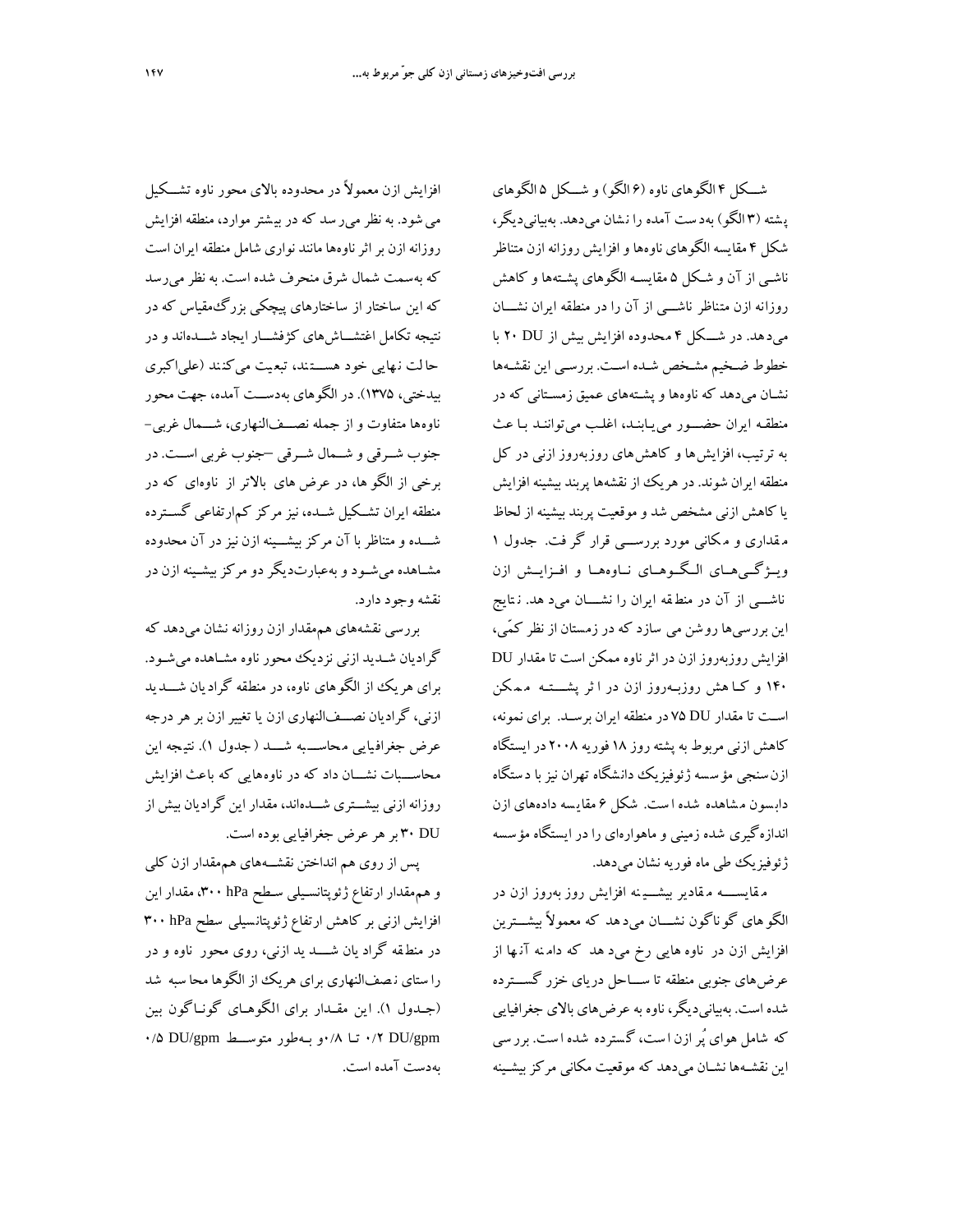

**شكل <sup>2</sup>.** مقايسه الگوهاي ميانگين روزانه ارتفاع ژئوپتانسيلي (برحسب واحد gpm) ناوههاي سطح n+Pa (سمت چپ) با الگوهاي متناظر تغيير روزانه ازن كلي ماهوارهاي ( سمت را ست) در منطقه ايران در روزهاي (الف) ۷ مارس ۲۰۰۲، (ب) ۱۳ ژانويه ۲۰۰۹، (ج) ۳ فوريه ۲۰۱۳، (د) ۱۸ د سامبر ۲۰۰۲، (ه) 11 ژانويه ،2005 (و) 4 فوريه 2009 . بازه پربندهاي ازن در نقشـه (ه1-) DU 20 و در سـاير نقشـهها DU 10 اسـت. پربندهاي افزايشDU 20 ازن و مركز بيشينه افزايش ازن با خطوط ضخيم نشان داده شده است. محورهاي افقي و قائم نقشهها بهترتيب نشاندهنده طول جغرافيايي و عرض جغرافيايي (برحسب درجه) هستند.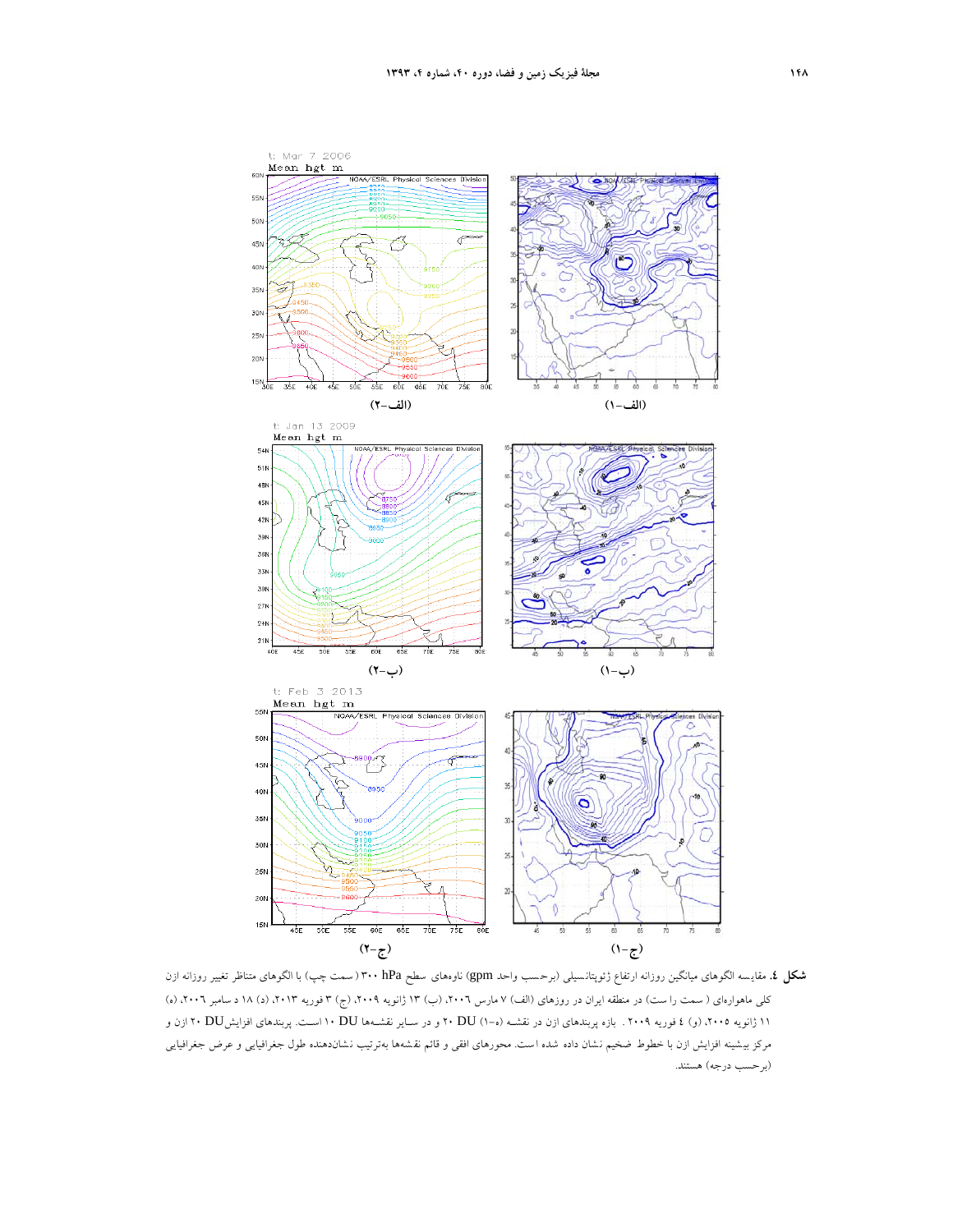

**ادامه شكل .4**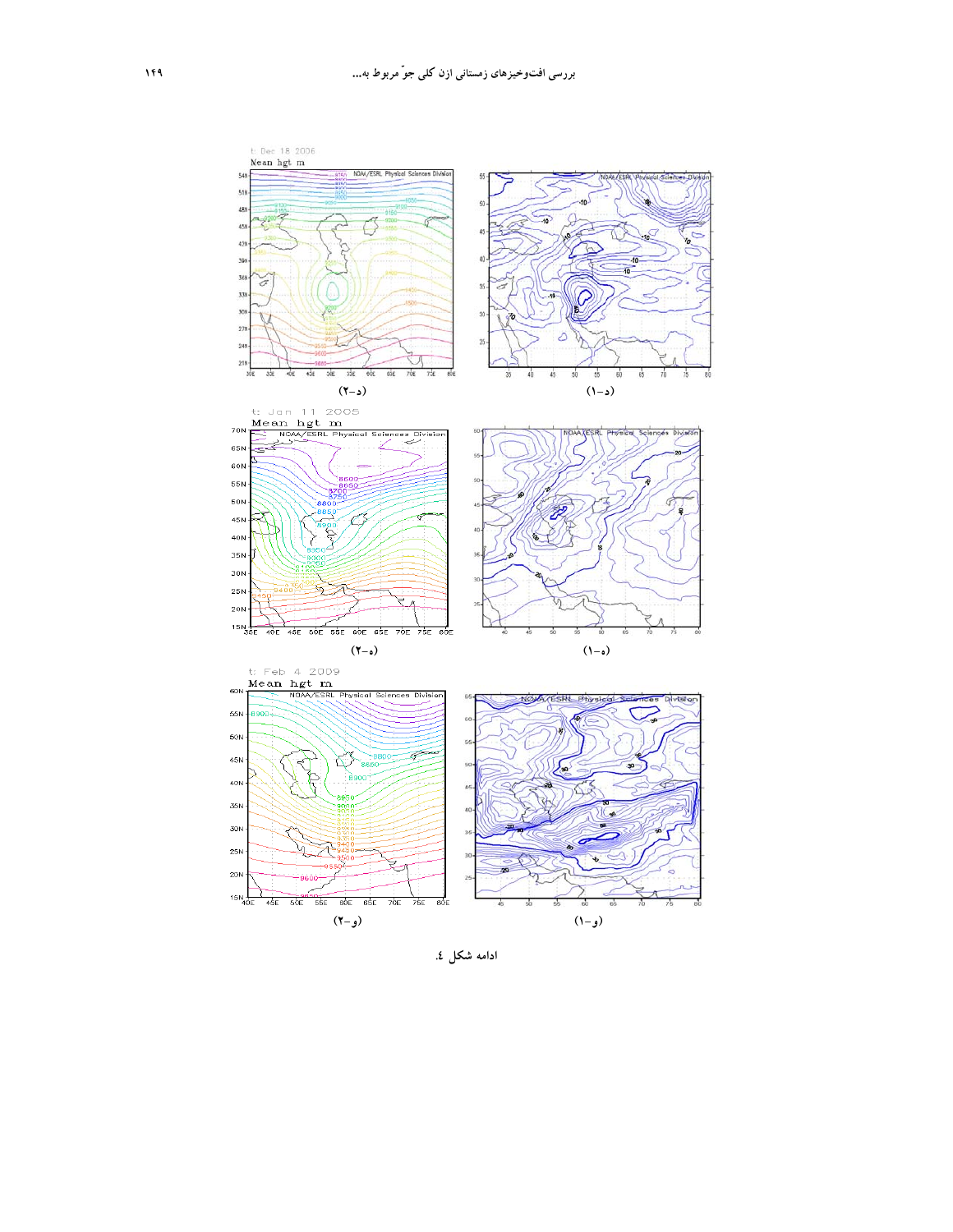

**شكل .5** مقايسه الگوهاي ميانگين روزانه ارتفاع ژئوپتانسيلي (برحسب واحد gpm (پشتههاي سطح hPa 300 با الگوهاي متناظر تغيير روزانه ازن كلي ماهوارهاي در منطقه ايران در روزهاي (الف) 18 فوريه ،2008 (ب) 13 فوريه ،2009 (ج) 23 فوريه .2009 بازه پربندهاي ازن در نقشــه (ب1-) DU 5 و در ســاير نقشهها DU <sup>10</sup> است. محورهاي افقي <sup>و</sup> قائم نقشهها بهترتيب نشاندهنده طول جغرافيايي <sup>و</sup> عرض جغرافيايي (برحسب درجه) هستند.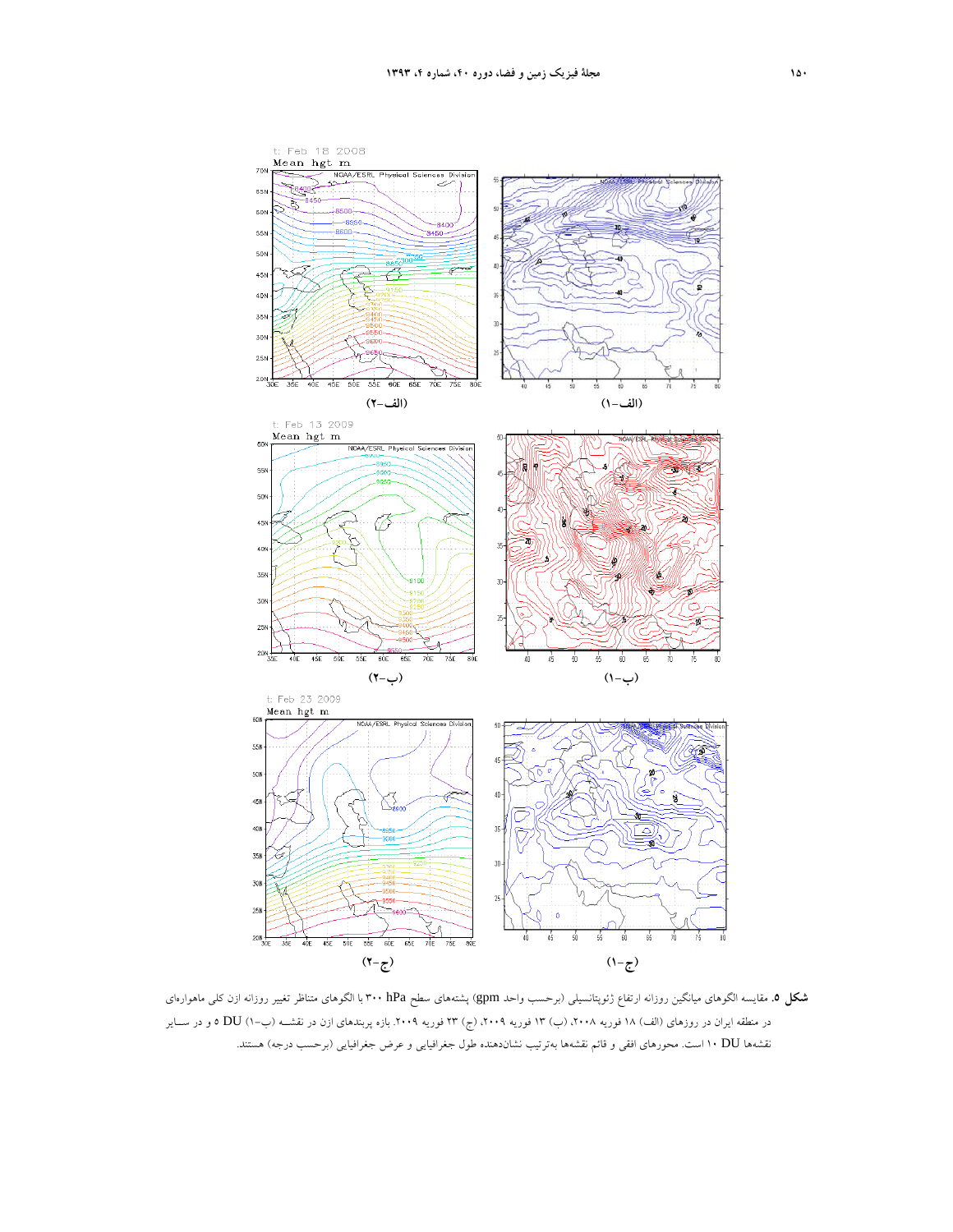بررســي ومقايســه الگوهاي ناوه وتغيير ازن بهدســت آ مده از نظر نقشــــه هاي م يانگين روزا نه ســـر عت باد نصفالنهاري (v (سطح hPa 300 نشان ميدهد كه سرعت بيشينه مؤلفه نصفالنهاري باد در پشت محور اين ناوهها از s/m 27 تا 35 در تغيير اســت (جدول 1). همچنين بررســي اين الگوها از نظرنق شههاي ميانگين روزانه سرعت قائم باد (omega(در سطح hPa 300 الگوها ن شان ميدهد كه اين ناوهها همراه با نزولهاي قوي هوا هسـتند و بيشـينه سـرعت نزولي هوا در پشـــت محور ناوه از ۰/۱۷ Pa/s تا ۰/۳۵ در تغيير اســـت (جدول 1). براي نمونه، براي الگوي ناوه روز 13ژانويه ،2009 نقشـــههاي ســـرعت باد نصـــفالنهاري و سرعت قائم سطحhPa 300 در شكل7 نشان داده شدهاست.

ســـرعت ناوهها با اســـتفاده از جابهجايي محور آنها در راســـتاي طول جغرافيايي در طي بازه زماني (24ســـاعت) محاســبه شــد و در بيشــترموارد، بالاترين ســرعت روزانه ناوهها s/m 10-12 بوده است (جدول 1).

بررســـي نقشـــههاي افزايش روزانه ازن بر اثر حضـــور ناوهها نشان ميدهد كه موقعيت مكاني مركزبيشينه افزايش

ازن مــعــمــولاً در مــحــدوده عــرضهــاي 35-30 درجه شـــمالي و 60-50 درجه شـــرقي رخ ميدهد. براي نمونه اسـتان يزد يكي از مناطق اين بيشـينههاي ازني اسـت. در نمونههايي از حضـــور پشـــته در منطقه ايران نيز مراكز كمينه ازني در اســـتان ســـمنان و در ياي خزر تشــكيل شــده اســت (شــكل 5). مقايســه نقشــههاي هممقدار ازن و افزايش ازن براي اين الگوها نشان ميدهد كه مراكز بيشينه افزايش روزا نه ازن بر اثر ناوهها يا در م حدوده بيشـــي نه ازن ويا در نزديكي محل گراديانهاي شديد ازني ت شكيل ميشود.

مقايسه نقشههاي هممقدار ازن و جريان جتي باد سطح hPa 300 براي الگوهاي ناوه ن شان ميدهد كه بي شينه ازني معمولا در مناطق سرعتهاي كم جتها ت شكيل مي شود. بهع بارتديگر، در اين م ناطق، فرار فت مداري كاهش مييابد و در عوض، فرارفت نصـــفالنهاري از عرضهاي بالا و فرار فت قائم از ارتفاعات بالا افزايش مييابد. اين مقاي سه نمونهوار، براي الگوي ناوه روز 13 ژانويه 2009 در شكل 7 نشان داده شده است.

| تاريخ                                      | بيشينه<br>روزانه<br>افزايش<br>ازن<br>(DU) | درصد<br>بيشينه<br>روزانه<br>افزايش ازن<br>$(\%)$ | بيشينه<br>سرعت<br>نزولى<br>Omega<br>(Pa/s) | بيشينه سرعت<br>نصف النهارى<br>V(m/s) | گرادیان ازن به<br>ارتفاع<br>ژئويتانسيلى<br>$\Delta$ O <sub>3</sub> / $\Delta$ H<br>(DU/gpm) | گر ادیان<br>نصف النهارى<br>ازن<br>(DU/degre<br>e) | بالاترين<br>سرعت<br>روزانه ناوه<br>(m/s) | طول عمر<br>ناوه<br>(روز) | موقعيت<br>بيشينه<br>افزايش<br>روزانه ازن |
|--------------------------------------------|-------------------------------------------|--------------------------------------------------|--------------------------------------------|--------------------------------------|---------------------------------------------------------------------------------------------|---------------------------------------------------|------------------------------------------|--------------------------|------------------------------------------|
| ۱۱ ژانویه<br>$Y \cdot \cdot 0$             | 12.                                       | ٤٥                                               | $\cdot/1V$                                 | $-YV/\circ$                          | $\cdot/\Lambda$                                                                             | $\mathbf{r}$                                      | $\mathcal{N} \cdot / \Lambda$            | ٤                        | درياى<br>خزر                             |
| ۷ مارس<br>$\mathbf{y} \cdot \mathbf{y}$    | $\Lambda$                                 | ۲٧                                               | $\cdot$ /۳                                 | $-YV/O$                              | $\cdot/7$                                                                                   | ٢٤                                                | $11/\lambda$                             | ٥                        | يزد                                      |
| ۱۸ دسامبر<br>$\mathbf{y} \cdot \mathbf{y}$ | ٦٠                                        | $\mathbf{Y}$                                     | $\cdot$ /۳٥                                | $-YV/O$                              | $\cdot/7$                                                                                   | ١٥                                                | 11/T                                     | ٦                        | اصفهان                                   |
| ۱۳ ژانویه<br>$Y \cdot A$                   | ٦٠                                        | ۱۹                                               | $\cdot$ /۳۲                                | $-\mathbf{r}$                        | $\cdot/2$                                                                                   | ٢٤                                                | $\mathbf{r}/\mathbf{q}$                  | $\checkmark$             | سمنان                                    |
| ٤ فوريه<br>$Y \cdot A$                     | 11.                                       | ٤٩                                               | $\cdot/7$                                  | $-YV/O$                              | $\cdot/0$                                                                                   | $\mathbf{r}$                                      | $\lambda \cdot / \Lambda$                | ٤                        | خر اسان<br>جنوبي                         |
| ۳ فوریه<br>$Y \cdot Y$                     | $\mathcal{W}$                             | ٥١                                               | $\cdot$ /۳                                 | $-\mathbf{r}$                        | $\cdot/0$                                                                                   | $\mathsf{r}\mathsf{r}$                            | 11/1                                     | ٥                        | يزد                                      |

**جدول .1** ويژگيهاي الگوهاي ناوه مؤثر بر افزايش ازن كلي در منطقه ايران.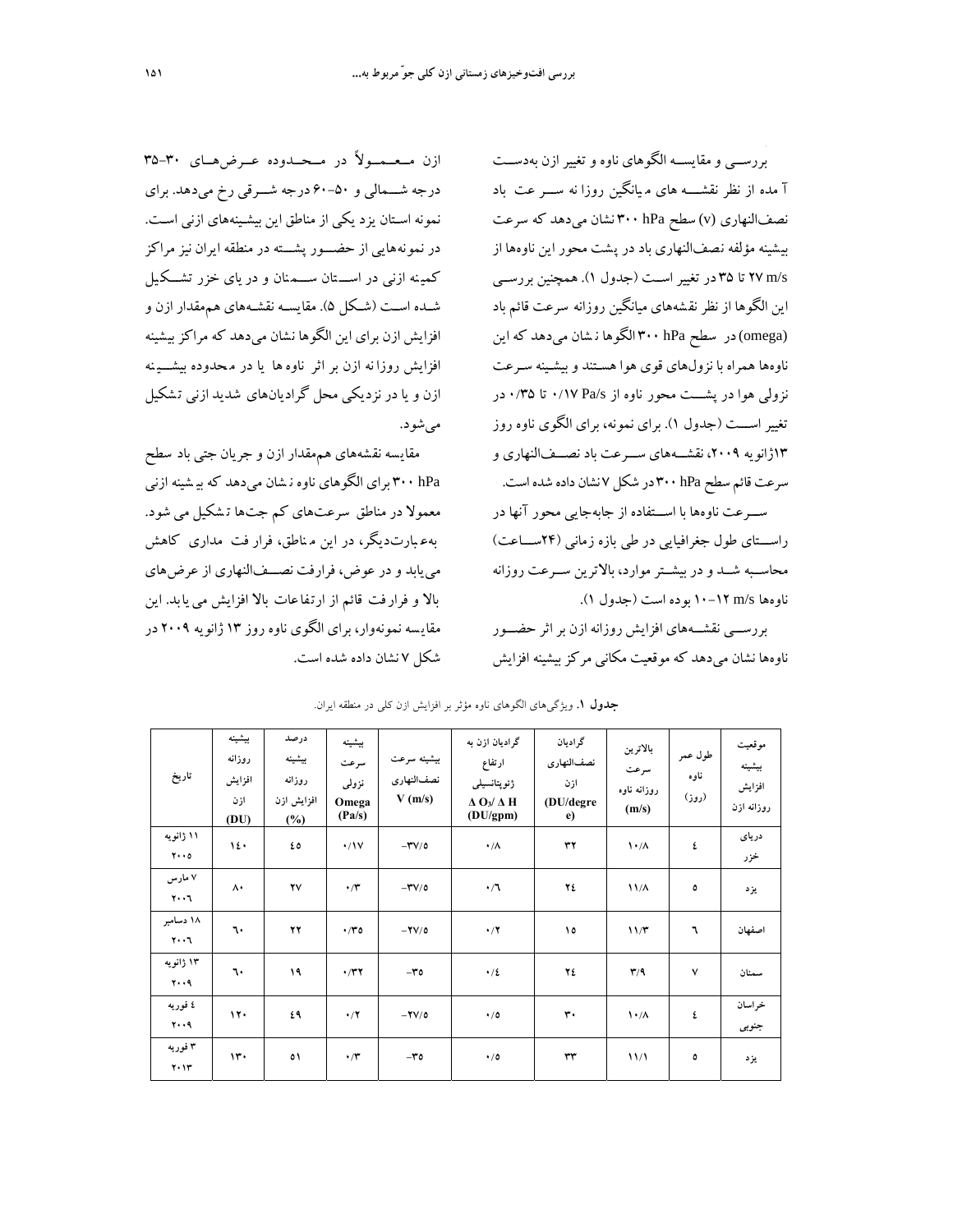

**شكل .6** مقايسه دادههاي اندازهگيري شده با دستگاه ازنسنج دابسون و ماهواره در ايستگاه مؤسسه ژئوفيزيك دانشگاه تهران طي فوريه .2008 كاهش ازني در اثر پشته در روز 18 فوريه با پيكان مشخص شده است.



**شكل .7** مقايسه نقشههاي (الف) افزايش ازن روزانه، (ب) جريان جتي باد سطح hPa 300 و مقياس سرعت برحسب s/m است، (ج) باد نصفالنهاري سطح hPa <sup>300</sup> <sup>و</sup> (د) سرعت قائم سطح hPa ،<sup>300</sup> بر اثر ناوه روز <sup>13</sup> ژانويه .2009

**4 نتيجهگيري** 

در اين تحقيق، بهمنظور بررســـي ارتباط بين ميدانهاي ازن كلي وپارامترهاي هواشناسي، تغييرات ازن كلي در ارتباط با فعاليت امواج مقياس همديدي زمســـتاني در منطقه ايران

طي ســـال هاي 2013-2005 مورد بررســـي قرار گر فت. بهعبارتديگر، پريشـــيدگيهاي ازن كلي ايجاد شـــده با امواج وردسپهر بالايي ورخداد گراديانهاي نصفالنهاري بزرگ مقياس دما طي فصل زمستان محاسبه و از نظر مقدار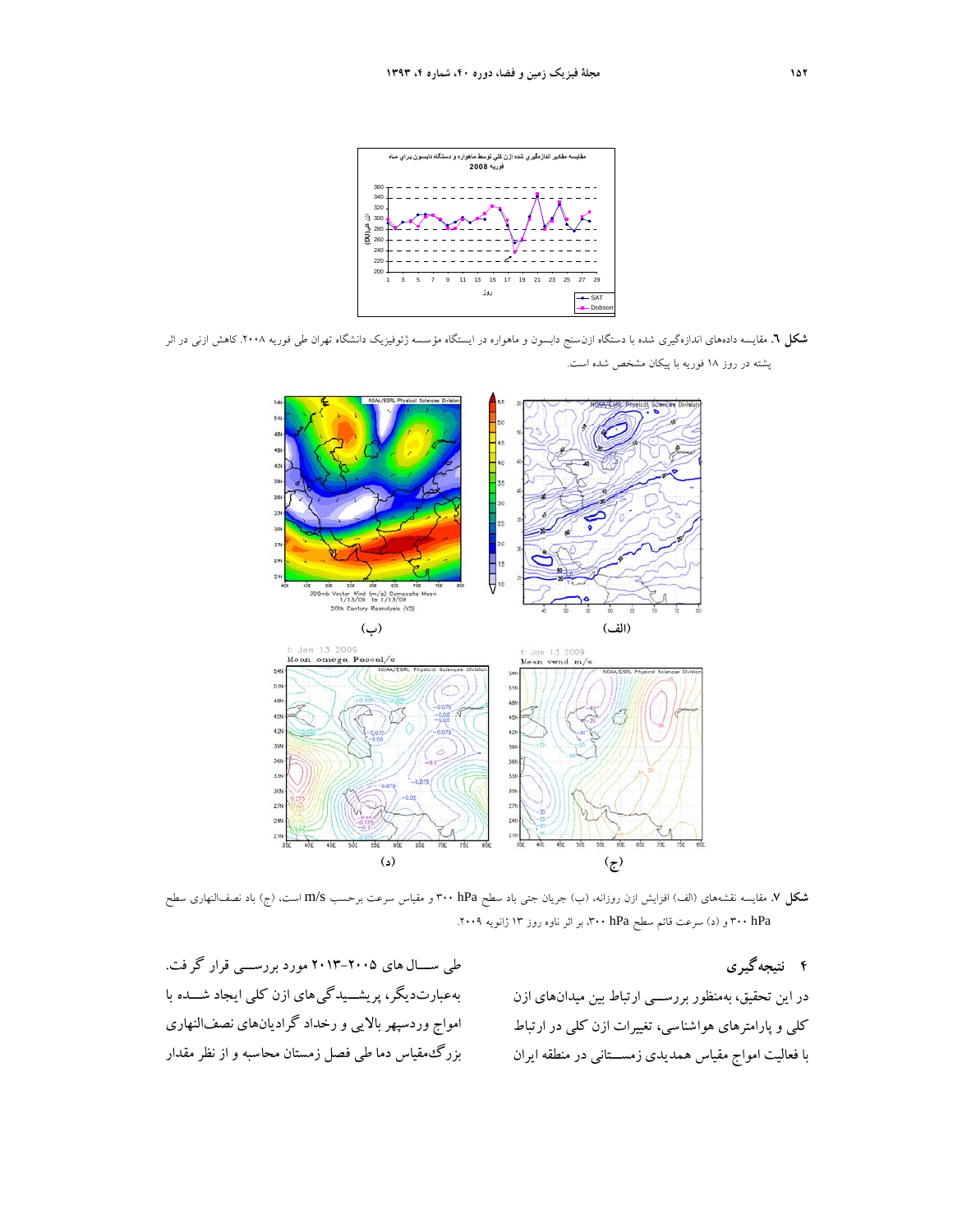و وسعت مقايسه شد.

نتايج اين بررســـيها نشـــان داد كه حضـــور ناوهها و پشتههاي وردسپهر بالايي زمستاني در منطقه ميتواند باعث افزايش و كاهش مقدار روزانه ازن كلي در منطقه شـــود و ناوهها وپشـتههاي عميق كه شـامل پريشـيدگيهاي شـديد روزانه مؤلفه نصفالنهاري باد(v(وهمچنين مؤلفه قائم باد (omega(هستند، باعث پريشيدگيهاي شديد روزانه ازني ميشــوند. از بررســي اين امواج مؤثر بر ازن، نمونههايي از ناوه (6 الگو) وپ شته (3 الگو) در سطح hPa 300 بهد ست آمده است.

نتايج بررسي نقشههاي افزايش روزانهازن نشان ميدهد كه در زمســـتان از نظر كمّي، افزايش روزبهروز ازن در اثر ناوه ممكن اســـت تا مقدار DU 140 و كاهش روزبهروز ازن در اثرپشـــته ممكن اســـت تا مقدار DU 75 در منطقه ايران برسد. مقايسه مقاديربيشينه افزايش روزبهروز ازن در الگو هاي گو ناگون نشـــان ميد هد كه معمولا بيشـــترين افزايش ازن در ناوه هايي رخ ميد هد كه دام نه آن ها از عرضهاي جنوبي منطقه تا ســـاحل درياي خزر گســـترده شده است.

بررســي اين نقشــهها نشــان ميدهد كه موقعيت مكاني مركز بيشـــي نه افزايش و كاهش ازن معمولا در م حدوده بالاي محور ناوه وپ شته ت شكيل مي شود. در بي شترموارد، منطقه افزايش روزانه ازن بر اثر ناوهها مانند نواري شـــامل منطقه ايران اسـت كه بهسـمت شـمال شـرق منحرف شـده است. به نظرميرسد كه اين ساختار از ساختارهاي پيچكي بزرگمقياس كه در نتيجه تكامل اغتشـــاشهاي كژفشـــار ايجاد شـــدها ند و در حالت ن هايي خود هســـتند، تبع يت مي كند.

نقشـــههاي هممقدار ازن روزا نه نشـــان ميد هد كه گراديان شـديد ازني نزديك محور ناوه مشـاهده ميشـود. براي هريك از الگوهاي ناوه، در منطقه گراديان شـــديد ازني، گراديان نصـــف|لنهاري ازن يا تغيير ازن بر هر درجه

عرض جغرافيايي محا سبه شد (مطابق جدول 1). نتيجه اين محاســـبات نشـــان داد كه در ناوههايي كه باعث افزايش روزانه ازني بيشــتري شــدهاند، مقدار اين گراديان بيش از DU30 بر هر عرض جغرافيايي بوده است.

لازم به ذكر ا ست كه در پو شن سپهر، گردش معروف بروئر-دابســـون با عث انت قال ازن از م ناطق اســـتوايي به عرض هاي بالا مي شـــود و در نتيجه فرايندهاي همراه با شــكســت امواج راســبي ( در مرز تاوه پوشــنســپهر قطبي، معروف به نوار شــكســت موج، (مكينتاير وپالمر، 1984)) مقداري از اين هواي پُر ازن را به وردســـپهر فوقاني منتقل ميكند. ســـپس فرارفت افقي همراه با ناوههاي عميق اين هواي پُر ازن را بـه منـاطق عرضهـاي پـايين ميآورد و ه مانطوركه در ن تايج آ مده، باعث افزايش شـــديد ازن ميشود.

در مناطق گراديان شـــديد ازني در محدوده محور ناوه و در راســتاي نصــفالنهاري، مقدار افزايش ازن بر كاهش ارتفاع ژئوپتان سيلي براي الگوهاي گوناگون بين gpm/DU 0/2 تا 0/8و بهطور متوســـط gpm/DU 0/5 اســــت. در الگو هاي ناوههاي عميق مؤثر بر تغييرات افزايشـــي ازن، بي شينه سرعت ن صفالنهاري باد سطح hPa 300 ، از s/m 27 تا 35 در تغيير است وبيشينه سرعت نزولي هواي سطح hPa 300 از s/Pa 0/17 تا 0/35 در تغيير اســـت. در اين الگوها معمولا بالاترين ســـرعت روزانه ناوه s/m 10-12 بوده است.

بررســـي نقشـــههاي افزايش روزانه ازن بر اثر حضـــور ناوهها نشان ميدهد كه موقعيت مكاني مركزبيشينه افزايش ازن معمولا در محدوده عرضهاي 35-30 درجه شمالي و 60-50 درجه شرقي رخ ميدهد. مقايسهنقشههاي هممقدار ازن و افزايش ازن براي اين الگوها روشـــن ميســـازد كه مراكز بيشينه افزايش روزانه ازن براثرناوهها يا در محدوده بيشــينه ازن ويا در نزديكي محل گراديانهاي شــديد ازني تشـكيل ميشـود. مقايسـه نقشـههاي هممقدار ازن و جريان